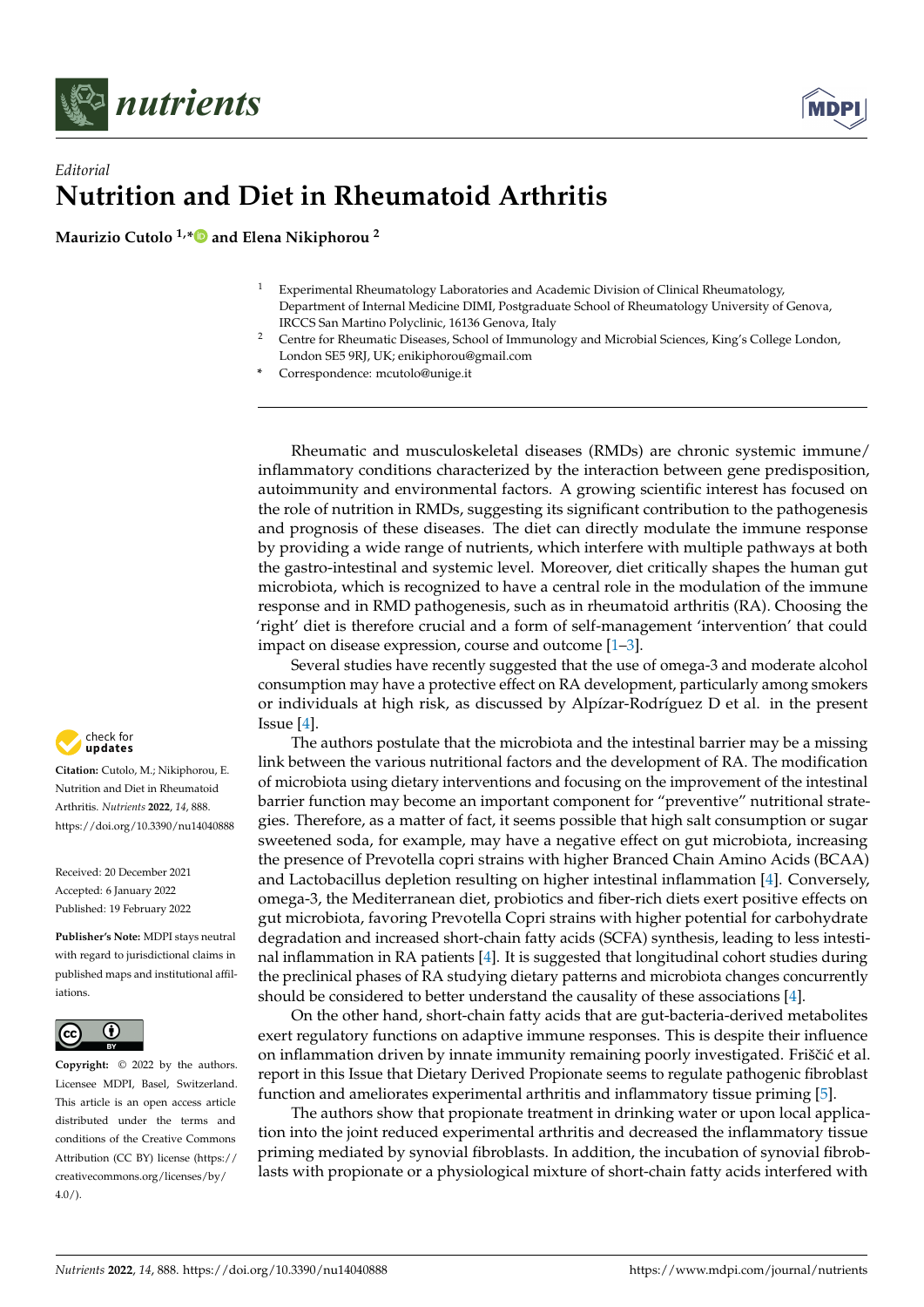production of inflammatory mediators, cell migration and induced immune-regulatory fibroblast senescence [\[5\]](#page-3-3).

Additionally, nutrients, including trace elements such as the essential metal zinc  $(Zn2<sup>+</sup>)$ and the non-essential metal cadmium (Cd2<sup>+</sup>) have roles in RA as effectors of the immune system, inflammation and metabolism, as reported by Frangos T. et al. [\[6\]](#page-3-4).

Despite both metal ions being redox-inert in biology, they affect the redox balance, and it has long been known that zinc decreases in the blood of RA patients. Zinc, as a cofactor in over 3000 human proteins and signaling ions, affects many pathways relevant for arthritic disease, including osteoarthritis, and as a signaling ion, zinc also affects many pathways involved in the arthritic process [\[6\]](#page-3-4).

On the contrary, cadmium interferes with zinc's activities, and there is increased uptake in the presence of zinc deficiency. Interestingly, cadmium exposure through inhalation is now recognized in the activation of macrophages to a pro-inflammatory state and suggested as a trigger of a specific form of nodular RA. The authors suggest that both metal ions, namely, zinc and cadmium, should be monitored routinely in RA [\[6\]](#page-3-4).

Related to diet, Edefonti V. et al. report in the present Issue on the relationship between a posteriori dietary patterns (DPs)—representing current dietary behavior—and disease activity in RA patients [\[7\]](#page-3-5). In this cross-sectional study of 365 RA patients, prevalent DPs were identified through principal component factor analysis on 33 different nutrients. The authors identified five DPs (~80% variance explained), and among them, vegetable unsaturated fatty acids (VUFA) and animal unsaturated fatty acid (AUFA) DPs were inversely related to DAS28 (Disease Activity Score on 28 joints) in the overall analysis, as well as in the more severe or long-standing RA subgroups [\[7\]](#page-3-5). Interestingly, the highest score reductions (VUFA: 0.81, AUFA: 0.71) were reached among the long-standing RA patients. In addition, the SDAI (Simplified Disease Activity Index) was found to be inversely related with these DPs in subgroups only. The study seems to show that scoring high on DPs based on unsaturated fats, even from different sources, may provide independent contribution of clinical relevance on RA disease activity [\[7\]](#page-3-5).

Evidence generally suggests that an inappropriate diet may be a possible facilitator of RMDs due to both the direct pro-inflammatory properties of some nutrients as well as the indirect action on insulin resistance, obesity and associated co-morbidities. However, most of the research to date has focused on RA, with scarce evidence in other disease areas. Yet, many rheumatic diseases share common pathophysiological mechanisms and inflammatory pathways. Alunno et al. undertook a comprehensive review on the topic of dietary choice and impact in systemic lupus erythematosus (SLE), enriching the literature in this disease area [\[8\]](#page-3-6). The authors concluded that studies on experimental SLE and on SLE patients suggest a positive role for some nutrients, such as polyunsaturated fatty acids (PUFAs) and moderate alcohol intake, in line with what is observed in RA. More evidence is also needed in SLE to understand potential differences with other RMDs [\[8\]](#page-3-6). Generally, the Mediterranean diet is highly recommended in RMDs due to its anti-oxidant and anti-inflammatory properties and may be suggested as the preferred dietary pattern in both RA and SLE. On a more overarching note, nutritional counselling in SLE, as with other RMDs, should be performed at least to prevent obesity, malnutrition and CV risk.

A further study by Paolino et al. investigated the impact of gastrointestinal (GI) involvement on bone microarchitecture in systemic sclerosis (SSc). GI involvement in SSc is characterised by the atrophy of the smooth muscle and small bowel hypomotility, overall coming from autonomic nerve dysfunction [\[9\]](#page-3-7). These alterations significantly affect gut transit and nutrient absorption, culminating in nutritional deficits induced by malabsorption that consequently also led to bone alterations. In summary, this pilot study demonstrated that in malnourished SSc patients (2015 ESPEN criteria: FFMI < 15 kg/m<sup>2</sup>), an altered bone status significantly correlated with GI involvement [\[9\]](#page-3-7).

Much attention in the recent literature has also focused on alcohol, one of the highest consumed and abused worldwide substances. However, and paradoxically, alcohol has also been shown to have a protective effect against the development of autoimmune diseases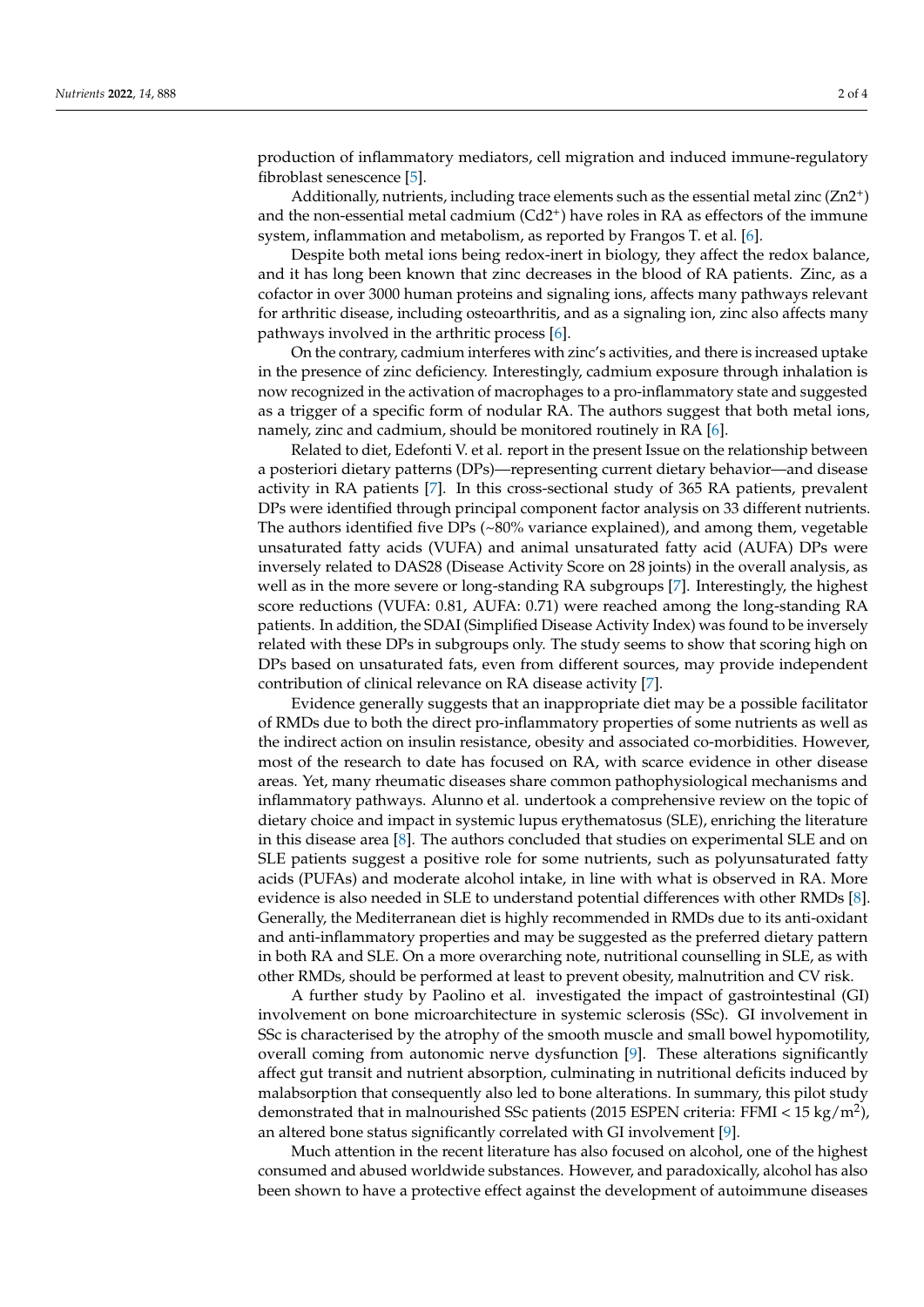such as type 1 diabetes, multiple sclerosis and from the RMDs, SLE and RA. However, the amount of alcohol consumption becomes relevant in this regard. In their review in this Issue, Azizov et al. report that heavy or moderate alcohol consumption can affect intestinal barrier integrity, as well as the gut microbiota, possibly contributing to RA [\[10\]](#page-3-8).

On the other hand, a systemic increase in acetate U (its metabolite) negatively affects humoral immune response, diminishing TFH cell as well as professional antigen-presenting cell (APC) function. Alcohol consumption seems to exert effects on the efficacy of vaccinations but also induce protection against autoimmune diseases. In any case, the mechanism of alcohol's negative effects on the immune system is multivariate, as the authors conclude [\[10\]](#page-3-8).

It is important, however, to remember that the amount of alcohol consumption is relevant, as also supported by a meta-analysis of a total of 195,029 participants, including 1878 RA cases, which showed that low to moderate alcohol consumption is inversely associated with the development of RA in a dose-dependent, time-dependent and sexdependent manner [\[11\]](#page-3-9).

As mentioned, beverages have a key role within the mosaic of autoimmunity in RA and potential to alter the gut microbiota, leading to downstream effects on inflammatory systemic pathways. The review in the present Issue by Dey et al. underlines that the molecular contents of beverages, including coffee, tea and wine, have been found to interfere with immune signaling pathways. Some have beneficial effects for disease progression and others not [\[12\]](#page-3-10). Positive effects for all fresh juice fruits are reported. While there is increasing work focusing on the role of beverages in RA, the integration of discussions around diet and lifestyle in the management of RA patients remains sparse [\[12\]](#page-3-10).

In this Issue, we also get to understand the potential role of spice supplementation in RA through the work of Letarouilly et al. [\[13\]](#page-3-11). The effects of spices such as curcumin, ginger, saffron and cinnamon have been searched in a systematic literature review (SLR) of randomized controlled trials (RCTs). Across six studies assessing the use of spice supplementation only in RA patients (one on garlic supplementation, two on curcumin, one on ginger, one on saffron and one on cinnamon supplementation), the authors conclude that that garlic, ginger, cinnamon or saffron supplementation was associated with a decrease in RA clinical activity. However, one needs to appreciate that several points limit the external validity of these findings due to high risk of bias associated with these studies [\[13\]](#page-3-11).

Finally, in this Issue and through a systematic review and meta-analysis of randomized controlled trials, Nguyen et al. evaluated the role of oral Vitamin D (D hormone) supplementation in inflammatory rheumatic diseases [\[14\]](#page-3-12). Of 606 articles screened, 13 were included in a qualitative data synthesis: 8 studied vitamin D supplementation, 2 assessed vitamin E supplementation, 2 folic acid and 1 vitamin K, all of them in RA patients. No studies in SpA or PsA were selected. Oral vitamin supplementations were not associated with a significant reduction in RA activity (DAS-28 or pain) or RA flares [\[14\]](#page-3-12). However, vitamin D, with inherent immunosuppressive effects being a steroid hormone, should at least be given to RA patients with known vitamin D deficiency to prevent musculo-skeletal complications [\[15\]](#page-3-13). The highly selective inclusion research criteria of this systematic review suggest caution prior to drawing key conclusions on what is already a controversial subject on the potential role for vitamin D in RA [\[15,](#page-3-13)[16\]](#page-3-14).

In conclusion, through this Special Issue and severalrelevant and interesting topics presented, we cannot dismiss the important role of nutrition in RA and other rheumatic diseases. An appropriate and well-balanced diet does not replace the pharmacological management of disease but should at least be used as an adjuvant to medical treatment, with most evidence supporting this coming from studies in RA [\[17\]](#page-3-15). Dietary counseling together with disease-modifying anti-rheumatic drugs should both form part of the early management of RA.

**Funding:** This research received no external funding.

**Conflicts of Interest:** The authors declare no conflict of interest.